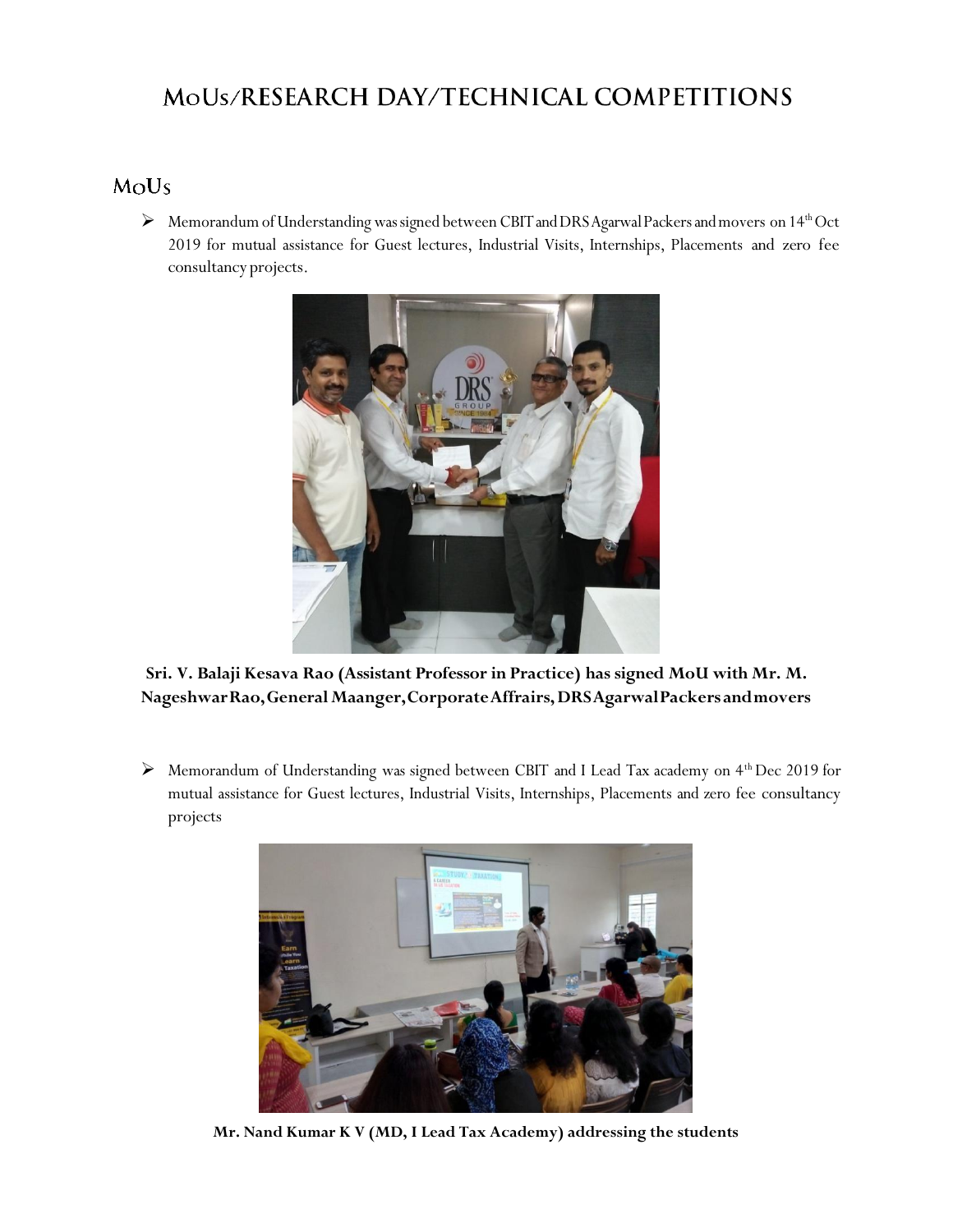

## **Mr.NandKumarKV(MD,I LeadAmericanTaxConsultant) alongwith Sri.V.BalajiKesavaRao, Dr. T. S. Poorna Chandrika and Sri S. TulasiRam**

 $\triangleright$  Memorandum of Understanding was signed between CBIT and Navata Road Transport Company on 30<sup>th</sup> October 2019 for mutual assistance for Guest lectures, Industrial Visits, Internships, Placements and zero fee consultancyprojects



**Sri. V.Balaji KesavaRaohas SignedMoUwithMr.Ramesh(MD,NavataRoadTransport Company)**

 $\triangleright$  Memorandum of Understanding was signed between CBIT and Starfing for mutual assistance on 23<sup>rd</sup> October 2019 for Guest lectures, Industrial Visits, Internships, Placements and zero fee consultancy projects.



**Sri. V. Balaji Kesava Rao has signed MoU with Ms. Susmita (Manager, Starfing Secunderabad)**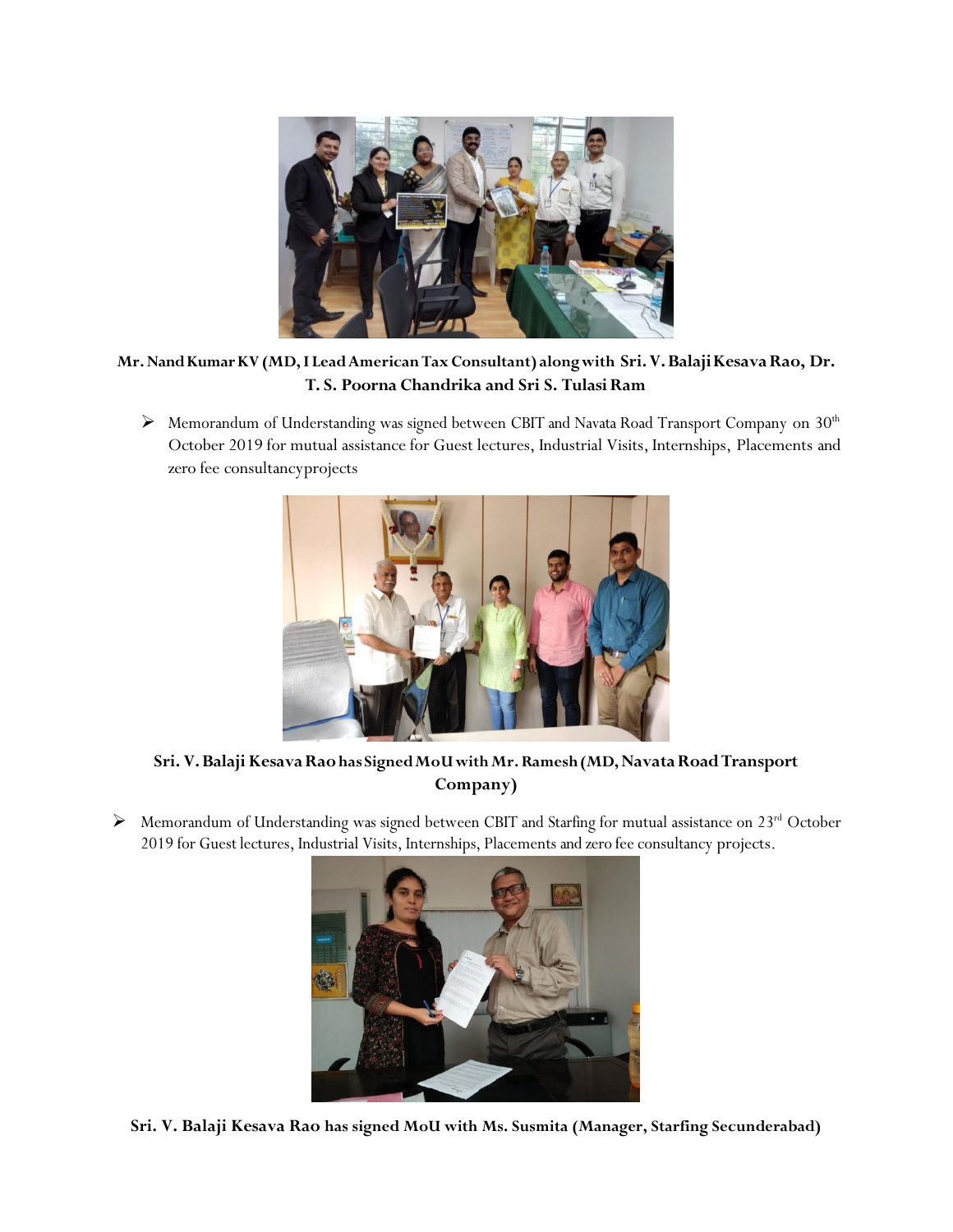$\triangleright$  Memorandum of Understanding was signed between CBIT and Tejaswi Green Energy Ltd on 30<sup>th</sup> September 2019 for mutual assistance for Guest lectures, Industrial Visits, Internships, Placements and zero fee consultancy projects on performance appraisal.



**Dr.P.Ravinder Reddy, Principal, CBIT, along with faculty members has signed MoU with Mr. Jatil Sharma (MD, Tejaswi Green Energy)**

> CBIT and Centre for Innovations in Public Systems (CIPS), Hyderabad entered into an MoU on 4<sup>th</sup> December, 2019 to establish, maintain and enhance Academic, Research and Intellectual interaction through Specific initiatives particularly the establishment of "Bamboo Centre under Green Engineering Mission (GEM)" at Research and Entrepreneurship Hub of CBIT. Dr.S.Saraswathi is nominated as Nodal Officer to co-ordinate the activities under the Bamboo Mission. A Seminaris being organized at CBIT campus, Gandipet on 27th December 2019. Sri Sanjeev Karpe, MD, Konkan Bamboo Cane Development Centre (KONBAC), Maharashtra, delivered a guest lecture on "Bamboo and its





**Dr.P.Ravinder Reddy, Principal, CBIT, Shri D. Bhasker Reddy (Advisor, RCG) have signed MoU with Dr. N Srinivasa Rao (Assistant Director, Centre for Innovations in Public Systems (CIPS) and Mr.C.Achalender Reddy, Director, Centre for Innovations in Public System**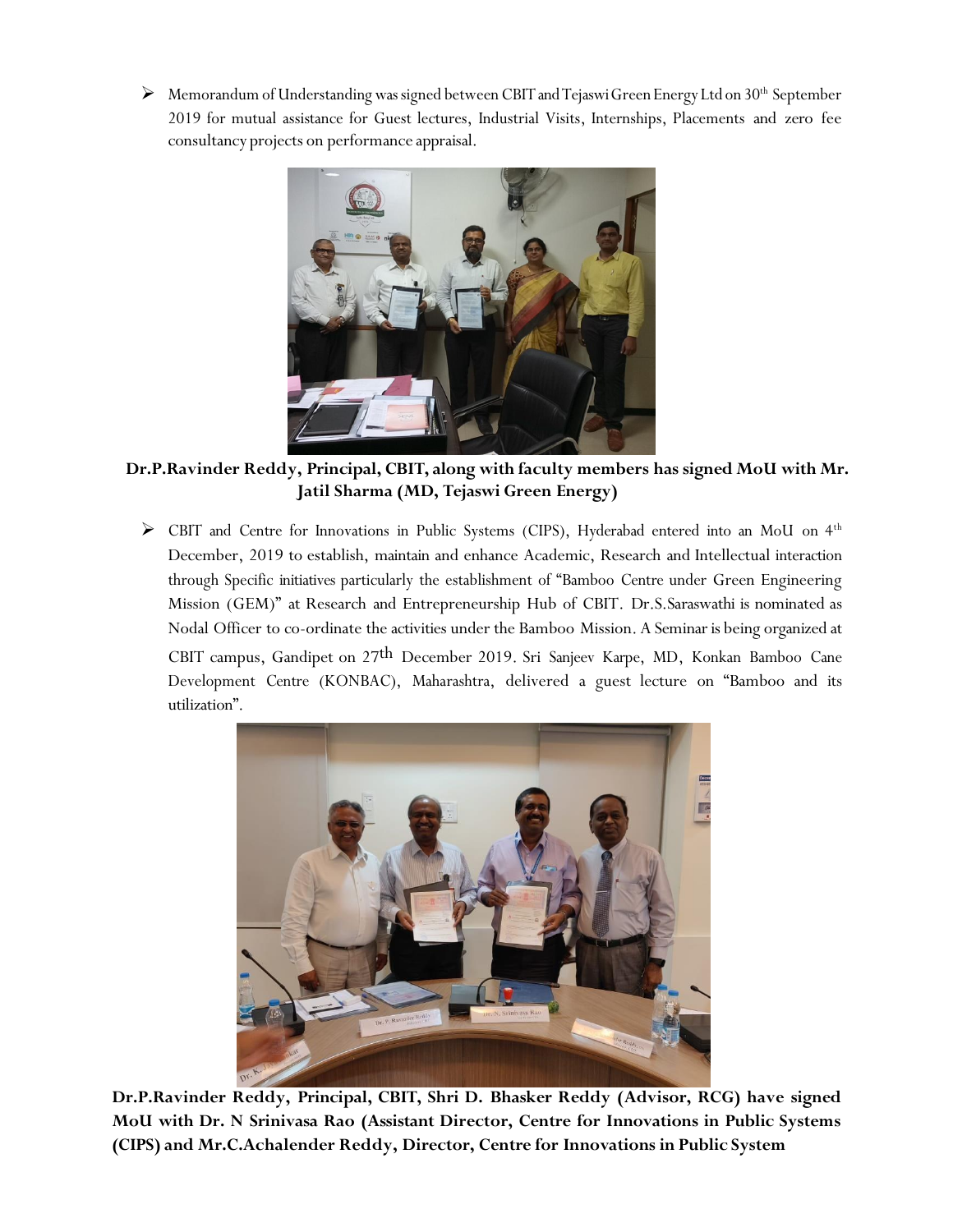

**Sri Sanjeev Karpe, MD, Konkan Bamboo Cane Development Centre addressing the gathering**



**Shri.D.BhaskerReddy(Advisor,RCG)felicitating Sri SanjeevKarpe(MD,KonkanBamboo Cane Development Centre)**



**All the members of Bamboo Mission visited R&E Incubation centre, CBIT**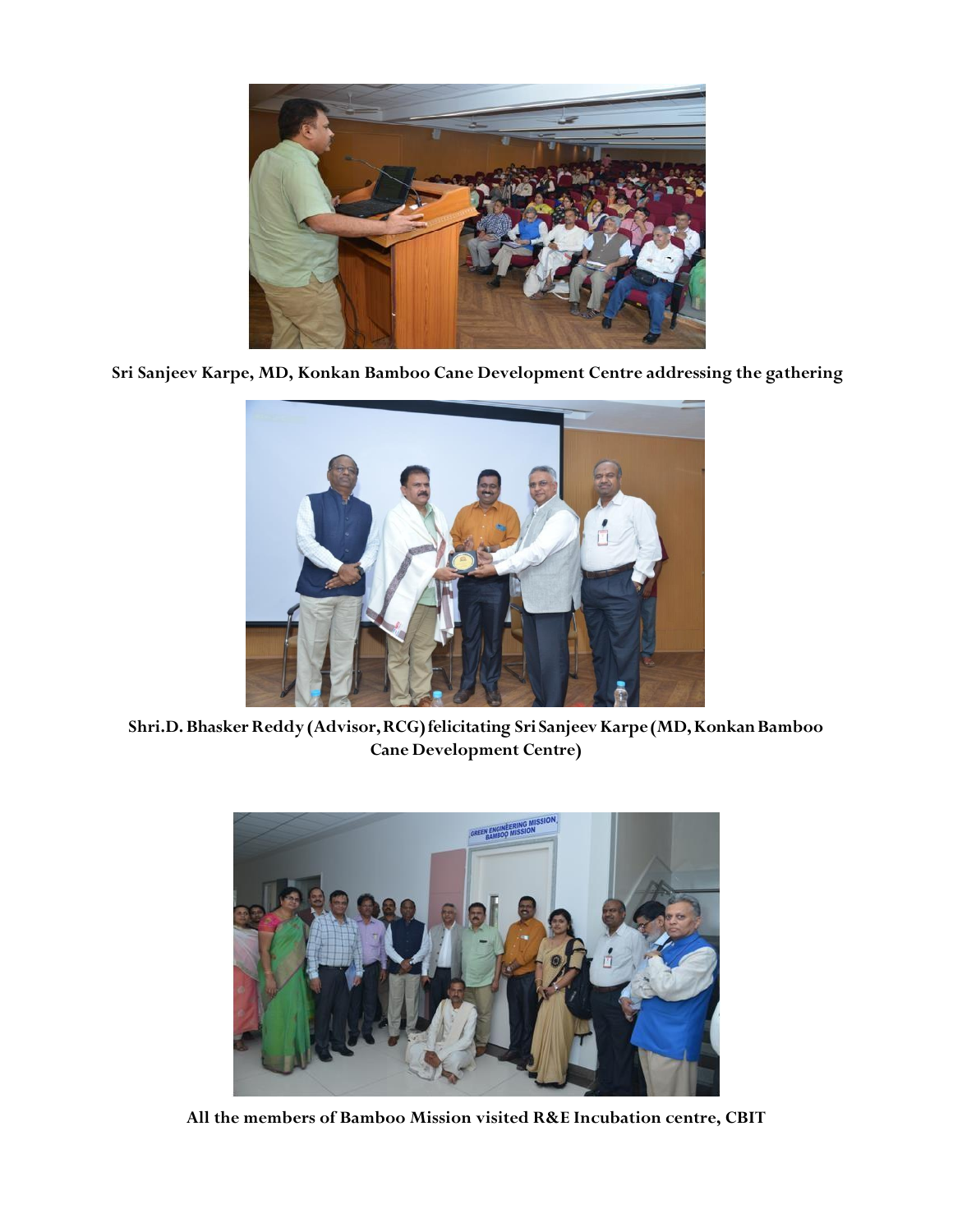## RESEARCH DAY/TECHNICAL COMPETITIONS

> National level Students' Management Fest Yukthi -2021 under Sudhee-2021 was conducted vitually on 3-4<sup>th</sup> March 2021. Mr. Pavan Sadhu, Lead Business Architect-Digital Transformation, L&T Infotech, London, United Kingdom, was the Keynote Speaker of this Event. Mr Pavan Sadhu delivered lecture on the topic, "Emerging management Trends and Disruptive Technologies". Yukthi is a technical event where young and innovative minds come together on one platform to exhibit their creative skills, updated knowledge and abilities. As a part of YUKTHI 2021, 7 events were conducted.



Mr Pavan Sadhu, Faculty Members and students during the keynote address



Faculty Members, Students and Participants during the event.

Research day program was conducted on  $23^{rd}$  August 2019 in CBIT(A), to provide a platform to the Academicians, Industry practitioners, Research Scholars, Students to share their research work and ideas. The institute endeavored by providing on campus financial assistance apart from industry funded research to expand research base to encourage students, faculty to showcase their research.